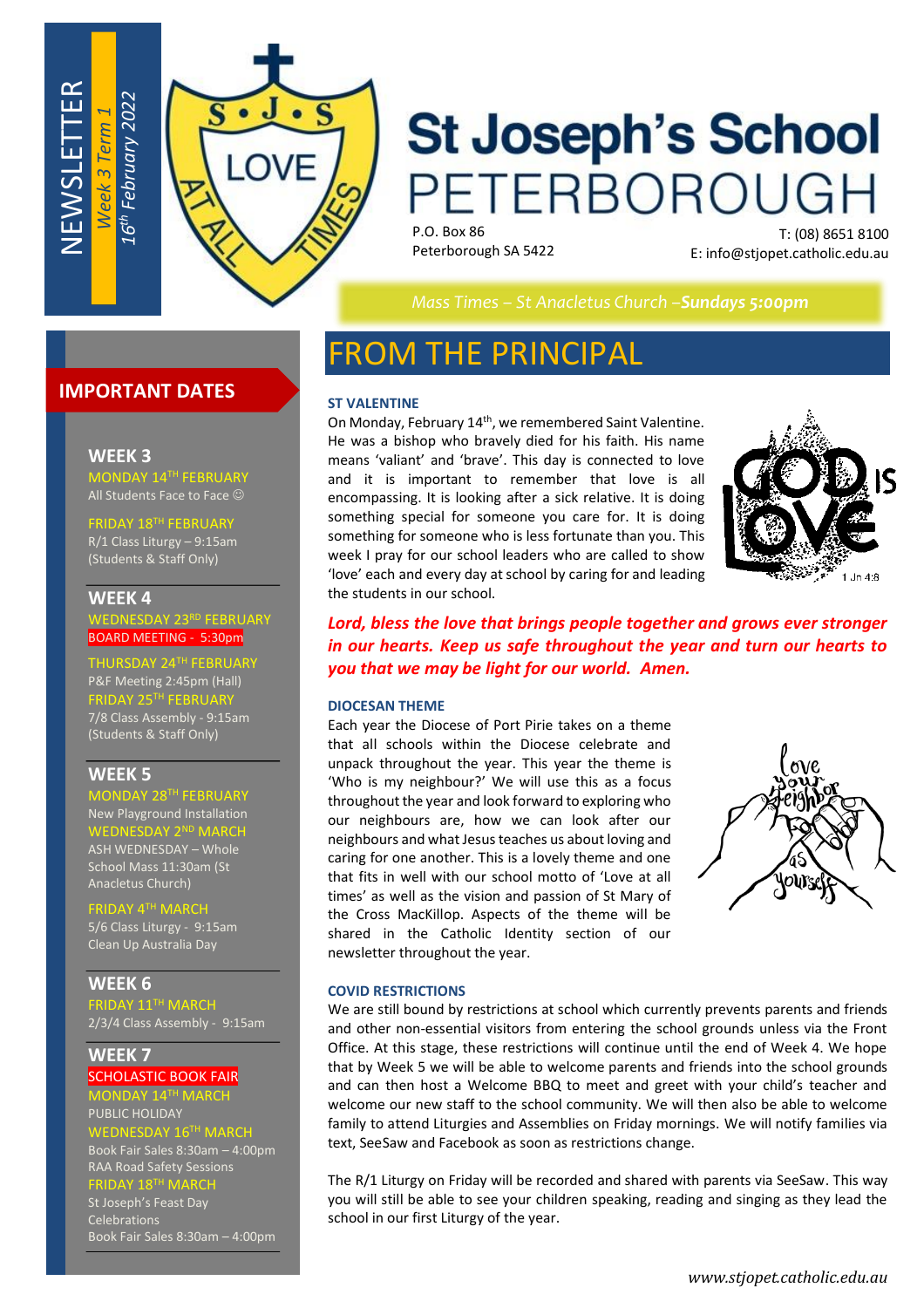#### **UNIFORM - HAIR**

Our Uniform Policy was sent home with our last newsletter; however, I fear that many parents are yet to refresh themselves on our policy. Currently we have many students not following our Hair expectations. Our uniform policy states *'collar length hair must be tied back with a natural colour or school colour hair tie / ribbon'*. This means, that if your child is choosing to have a mullet hairstyle, then as soon as their flowing locks reach their collar, they need to tie it back. This is the same for anyone who chooses a bob style cut, once it grows back to their collar, they need to tie it back. Similarly, any student who has a ribbon or hair tie in their hair, must stick to a natural hair colour tie and for a ribbon: blue/navy and yellow/gold, as these are our school colours.

### **SPORTS DAY DATE CLAIMER**

Our twilight Sports Day will be held on **Friday 1 st April (Week 9)**. Please put this date in your diary as it is a wonderful community event that we encourage everyone to take part in. We will be looking for volunteers to assist with cooking & serving the BBQ throughout the day, timing races and officiating field events. A slip will be included in the next two newsletters. Thank you in advance for your assistance on the day!

#### **SCHOOL CARD**

The table below indicates the income limits for accessing school card for 2022. The gross annual income is for the 2020/21 financial year. The gross income increases depending on the number of school aged children (see below)

| Number of<br><b>Dependent Children</b> | <b>Gross Annual School Card</b><br><b>Income Limit</b> | <b>Gross Weekly School Card</b><br><b>Income Limit</b> |
|----------------------------------------|--------------------------------------------------------|--------------------------------------------------------|
|                                        | \$62,440                                               | \$1,201                                                |
| 2                                      | \$63,555                                               | \$1,223                                                |
| 3                                      | \$64,670                                               | \$1,245                                                |
| 4                                      | \$65,785                                               | \$1,267                                                |
| 5                                      | \$66,900                                               | \$1,289                                                |
| Each additional<br>dependent child     | Add \$1,115 for each child                             | Add \$22 for each child                                |

School Card Applications for 2022 are available at the front office or you can complete them online (www.sa.gov.au). If you think you might be eligible, please see Kelly Limburg as soon as possible.

#### **PLAYGROUND**

Our new playground is due to be installed on Monday 28<sup>th</sup> February. There will be some minor disruption to the yard while the current playground is dismantled and removed and then the new play equipment installed. We are very excited to be updating our play space and look forward to watching the students enjoy this new addition to the yard.

#### **SCHOOL COUNSELLOR**

This year we have again joined with Centacare Catholic Country SA to provide a counsellor at our school every Friday and we welcome back Caroll Wang who consulted with students and families last year. Wellbeing is a very important aspect of our mission at St Joseph's and we look forward to continuing this service for our school community. Any new students / families to the school will today receive a consent form seeking permission for your child to speak with the counsellor should they need to at any time. This consent form does not indicate that they have sought out services, we are simply seeking pre-approval that they have permission should they ever wish to speak with Caroll.

#### **PARENTS & FRIENDS**

As part of your child's enrolment in our school, all parents automatically become part of our Parents & Friends. We highly value Parents, Grandparents, caregivers & other family & friends and warmly invite anyone to come along and be a part of the Parents & Friends (P&F) Committee. This group meets once or twice a term and it is a very casual gathering. We discuss fundraising ideas, prepare for events such as Sports Day BBQ and reach out to other parents & friends that might be able to assist us with different events. We will have our first meeting on **Thursday 24th February at 2:45pm** in the Hall, just before school pick up. We understand that this time may not suit everybody, so if you are interested in being a part of the P&F but cannot attend the meeting, please let Kelly or Bec know at school and we will pass on your name. Currently the P&F is convened by Jenny White & Nicole Lock so feel free to also speak with them to find out more or express your interest in joining.

# **Our Catholic Identity**

#### **GOSPEL VALUE**

Hope

As a believer in God you can confidently say, 'Although I don't know what the future holds, I know who holds the future'.

- Deuteronomy 1:29-30

#### **JOSEPHITE VALUE** Charity

In all things I have shown you that by working hard in this way we must help the weak and remember the words of the Lord Jesus, how he himself said, 'It is more blessed to give than to receive.'

 $-$  Acts  $20.35$ 

# **Our Vision**

**VALUES** – what is important to us

#### Catholic Identity

It is important to us that all members of the school community develop:

- Their faith and
- relationship with God.
- Critically evaluate how society and culture shapes and influences their personal identity



*www.stjopet.catholic.edu.au - Bec Fahey*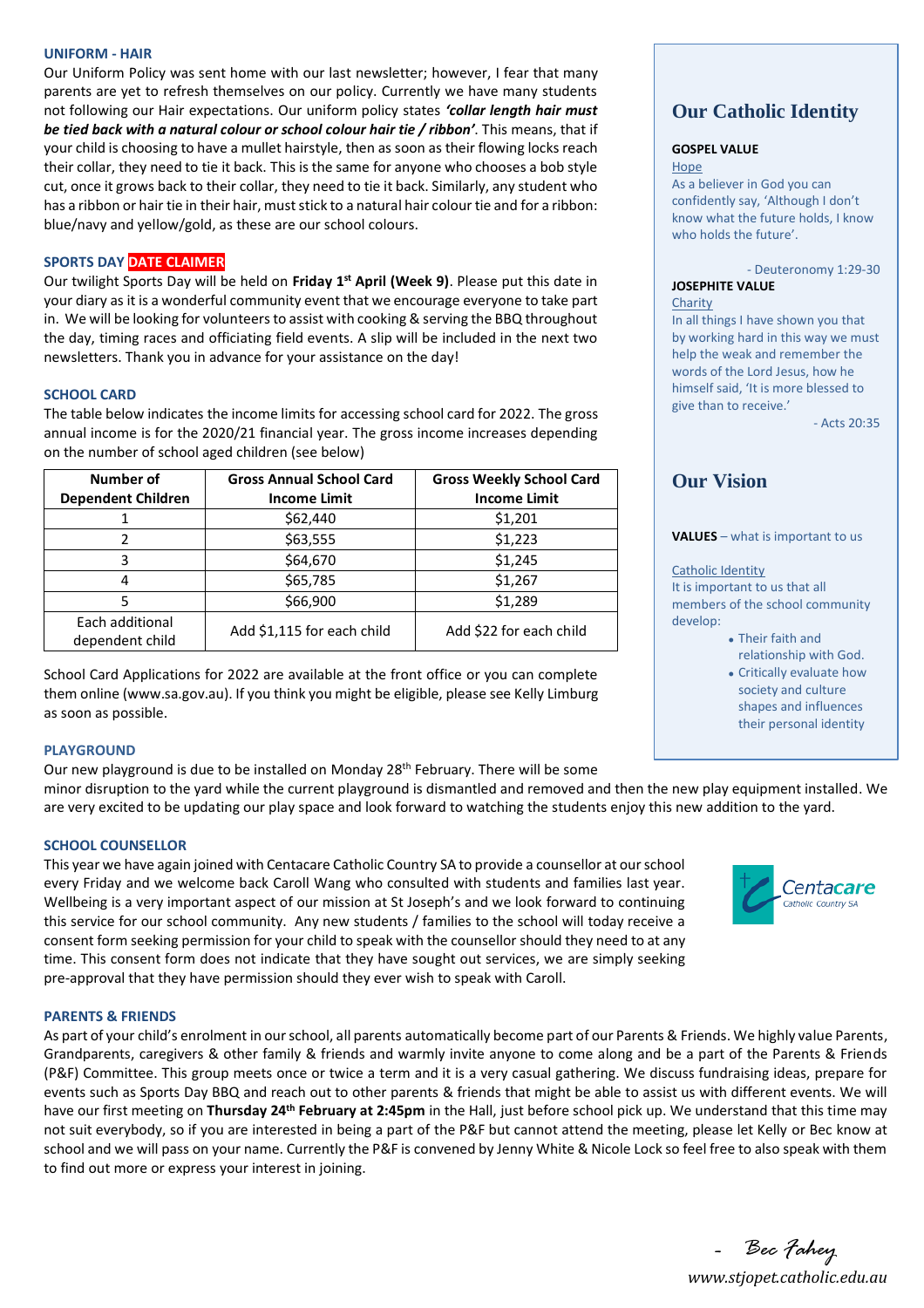# CATHOLIC IDENTITY

# **DIOCESAN THEME**

As mentioned earlier in the newsletter, this year our theme is 'Who is my neighbour?' This theme will be a focus for the whole year and there will be four smaller themes within this. Each term we will focus more closely on one of the following themes:

*Being a good neighbour to others Being a good neighbour to creation Being a good neighbour to our school community Being a good neighbour to our town community*

Our theme for term 1 is: Being a good neighbour to others. As we will focus on Project Compassion during Lent as well as all of the new beginnings that a new year has to offer, we will explore this theme of 'others' and learn about how we can be good neighbours to those around us both near and far.

# *Diocesan Prayer*



and QR codes will be at the entrance of the Church.

# *Generous God*

*You gave us the example of Jesus who reached out with acts of love, welcome and compassion to all who were in need.*

*May we be inspired by the example of Jesus to help others with neighbourly acts of generosity and kindness.*

*May we be moved to care for our neighbour and our planet,* 

*and work together to make our world a place of peace, harmony, and unity.*

*We pray that we will always have the love and courage of Jesus* 

*to help us to "go and do likewise".*

*Amen*

# **THE SEASON OF LENT ASH WEDNESDAY**

The season of Lent begins on Ash Wednesday (2<sup>nd</sup> March, Wednesday Week 5). This day marks the beginning of the season of preparation for the resurrection of Jesus Christ on Easter Sunday. As a school community, we will be participating in an **Ash Wednesday Mass** led by Fr Ramel in St Anacletus Church at 11:30am. At the Mass, students and staff will receive a cross of ashes on their foreheads as a sign of our humanity and an opportunity to reflect on our sins and seek forgiveness so we may become closer to Jesus.

All parishioners and community members are most welcome to attend. Sign in sheets



## **SHROVE TUESDAY**



Tuesday 1<sup>st</sup> March (Week 5) we will be selling Pancakes at lunch time for 50 cents a pancake! Various toppings will be available. You do not need to pre-order, just bring your money on Tuesday morning and give it to the child's classroom teacher. Don't forget to pack your lunch as well! All money raised from the sale of pancakes will go towards Project Compassion. More information will be shared about this in the next newsletter.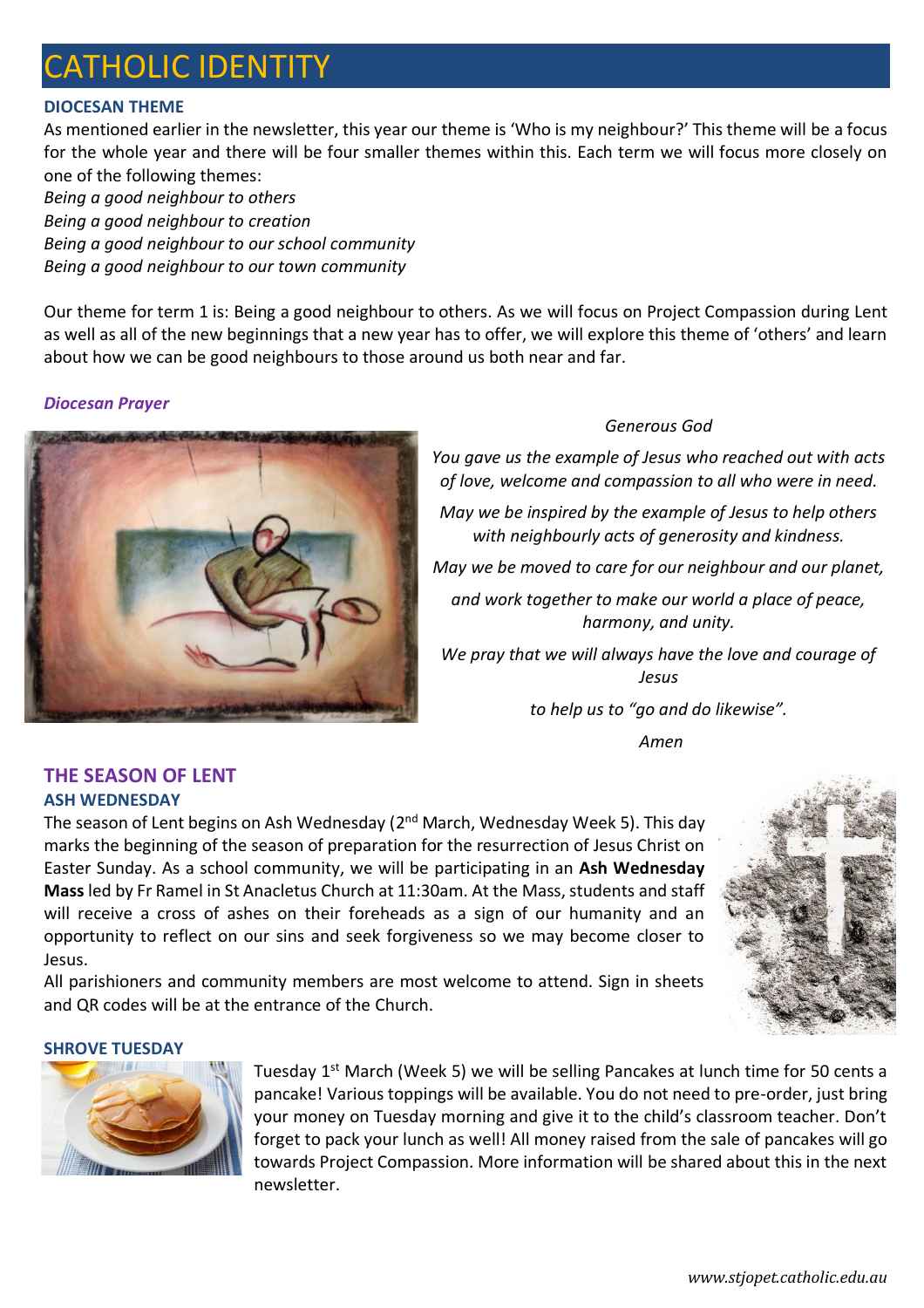# SCHOOL NEWS

# **7/8 CLASS NEWS**

The 7/8 class are excited to be putting their very first page in the newsletter! We are learning the new routines of been in a secondary space and enjoying the responsibility and independence it has brought.

One of the new spaces we are exploring is STEM. Last lesson we explored the careers of Scientists, Technologists, Engineers and Mathematicians. Below are careers or aspects we find interesting in the different areas.

| <b>Scientist</b>                                                          | <b>Technologist</b>                                                        |  |  |
|---------------------------------------------------------------------------|----------------------------------------------------------------------------|--|--|
| Dylan: Paleontologist and archeologist because I                          | Zara: it's interesting and you can use your                                |  |  |
| like dinosaurs                                                            | imagination                                                                |  |  |
| Andy: I want to learn about the different types of<br>rocks               | Jesse: I want to be a data analysis                                        |  |  |
|                                                                           | Josh: I want to do make better technology for                              |  |  |
| Jacob: rocks are cool and I would like to learn about<br>them             | machines.                                                                  |  |  |
| Jessica: I would like to be a medical science                             | Jacob: I like technology and it would be cool to see<br>how they were made |  |  |
| because its sound fun                                                     |                                                                            |  |  |
| Zara: I like doing experiments                                            | Logan: computer and design interest                                        |  |  |
|                                                                           | Jessica- I want to be designer of some sort                                |  |  |
| Shelby: I like experimenting with things and my<br>brother is a scientist | Shelby- I want to be a designer of some sort                               |  |  |
| Anakin: I like testing things                                             | because I am very creative.                                                |  |  |
|                                                                           | Dylan: I want to learn about computers                                     |  |  |
| Josh: Geologist                                                           | Latisha: making cooking equipment better                                   |  |  |
| Beau: This could help me be able to cure cancer                           | Seraphina: I would love to be an online designer                           |  |  |
| Caitlin: because Scientist get to help other people                       |                                                                            |  |  |
| and I want to help others                                                 |                                                                            |  |  |
| <b>Engineer</b><br>Logan: mechanic because I have a lot of                | Mathematician<br>Shelby: I really like Math's and enjoy doing it, I        |  |  |
| experience                                                                | might like to be a teacher or some sort of sport that                      |  |  |
| Jesse: I would like to engineer stuff for NASA like                       | <i>involves</i><br>Math's<br>fashion<br>designer,<br>or<br><b>SO</b>       |  |  |
| rockets or more efficient rockets for second stages                       | measurements                                                               |  |  |
| Josh: working with heavy machinery                                        | Anakin: I like using Mathematical skills                                   |  |  |
| Jessica: I would like to be a mechanic because I can                      | Josh: Excavator driver, needs to know about                                |  |  |
| learn more about all the stuff you can do                                 | different measurements                                                     |  |  |
| Beau: I like to build stuff                                               | Caitlin: I could work in the shops and pair this with                      |  |  |
| Dylan: I want to learn about engines                                      | my communication skills                                                    |  |  |
| Seraphina: I enjoy making stuff,<br>including                             |                                                                            |  |  |
| woodwork and wire work                                                    |                                                                            |  |  |
|                                                                           |                                                                            |  |  |

Our STEM project for this term is to identify a problem that is affecting our bees at school and come up with a solution following the design thinking process. We look forward to sharing this with you all.

- *Jasmine Wardrop & Sandra Gresch*

*www.stjopet.catholic.edu.au*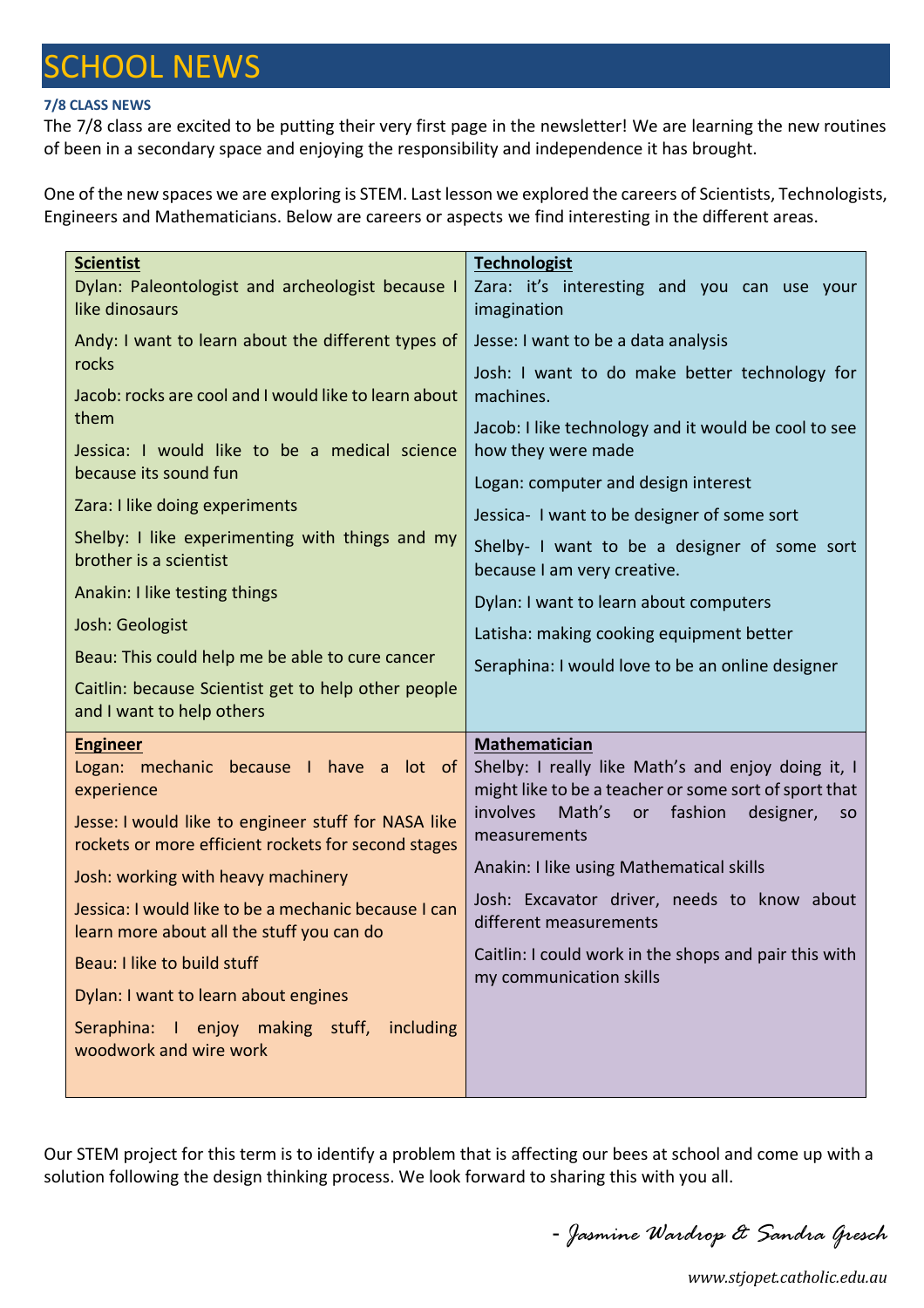# **RENTS & FRIENDS NEWS**

# **KIDS CAFÉ**

Please fill out the below table if you are able to help with Kid's Café and return to the front office. Thanks for your support.

To place an order for Kid's Café simply write your child's name on a bag/envelope with your child's order. Please provide the correct money for your order if possible. These need to be placed in the classroom lunch basket. A canteen price list is available from the front office. Friday prices are below:

| SAUSAGES                    | \$2 each (sauce free) |
|-----------------------------|-----------------------|
| <b>FRUIT BOXES</b> \$1 each |                       |

| <b>KIDS CAFÉ VOLUNTEERS - Term 1</b> |                |                             |                |              |                                  |                                 |
|--------------------------------------|----------------|-----------------------------|----------------|--------------|----------------------------------|---------------------------------|
|                                      | <b>CANTEEN</b> |                             | <b>CANTEEN</b> |              | <b>SAUSAGE SIZZLE</b>            |                                 |
|                                      |                | (Mondays)                   |                | (Wednesdays) |                                  | (Fridays)                       |
| WEEK <sub>3</sub>                    |                | 14/2                        |                | 16/2         |                                  | 18/2                            |
|                                      | Deb O'Dowd     | 21/2                        | Katrina Hill   | 23/2         | Bill Hill & Volunteer            | 25/2                            |
| WEEK4                                | Deb O'Dowd     |                             | Katrina Hill   |              | Rotary Club                      |                                 |
| WEEK <sub>5</sub>                    |                | 28/2                        |                | 2/3          |                                  | 4/3                             |
|                                      | Deb O'Dowd     |                             | Katrina Hill   |              | Bill Hill & Volunteer            |                                 |
| WEEK 6                               |                | 7/3                         |                | 9/3          |                                  | 11/3                            |
|                                      | Deb O'Dowd     |                             | Katrina Hill   |              | Rotary Club                      |                                 |
| WEEK <sub>7</sub>                    |                | PUBLIC HOLIDAY - NO CANTEEN |                | 16/3         |                                  | 18/3                            |
|                                      |                |                             | Katrina Hill   |              | <b>Bill Hill &amp; Volunteer</b> |                                 |
| WEEK 8                               |                | 21/3                        |                | 23/3         |                                  | 25/3                            |
|                                      | Deb O'Dowd     |                             | Katrina Hill   |              | Rotary Club                      |                                 |
| WEEK <sub>9</sub>                    |                | 28/3                        |                | 30/3         |                                  | 1/4                             |
|                                      | Deb O'Dowd     |                             | Katrina Hill   |              | <b>SPORTS DAY</b>                |                                 |
| WEEK 10                              |                | 4/4                         |                | 6/4          |                                  | 8/4                             |
|                                      | Deb O'Dowd     |                             | Katrina Hill   |              | Rotary Club                      |                                 |
| <b>WEEK 11</b>                       |                | 11/4                        |                | 13/4         |                                  | <b>GOOD FRIDAY - NO CANTEEN</b> |
|                                      | Deb O'Dowd     |                             | Katrina Hill   |              |                                  |                                 |

## **FISH FINGER FRIDAYS**

During Lent we will again dedicate some Friday's to fundraising for Project Compassion. Traditionally, in the Catholic Church, we do not eat meat on Fridays during Lent. This abstinence is in connection to the fact that Jesus sacrificed himself on Good Friday.

In **Weeks 6, 8 and 10** we will offer 2 Fish Fingers and a bowl of Rice for \$2. Orders are to be placed using a brown paper bag as per normal lunch order procedures.

## **PARENTS & FRIENDS MEETING**

As mentioned on the front page of the newsletter, we will have our first meeting on **Thursday 24th February at 2:45pm** in the Hall. This is a great opportunity to gather, become a part of the group and find out a little bit more information about the types of things that the P&F do for our school. This is an informal meeting and any parent is welcome to come along.

# COMMUNITY NEWS

## **SCHOOL FACEBOOK PAGE**

Don't forget that you can also keep up to date with what is happening in our school by liking us on Facebook. Our Facebook page is regularly updated with useful information, photos, videos, etc. Simply click on the following link or type it into your web browser <https://www.facebook.com/StJosephsSchoolPeterborough>



## **LAP HELPERS**

We look forward to welcoming our LAP Helpers back to school to continue the fantastic work they do with our students. In the past LAP Helpers have volunteered their time to listen to students read, which is invaluable for both the students and the teacher. If you wish to continue or are interested in becoming a LAP Helper please complete the below return slip so we can assign you a class to work with. Teachers will be contacting LAP Helpers over the next 2 weeks.